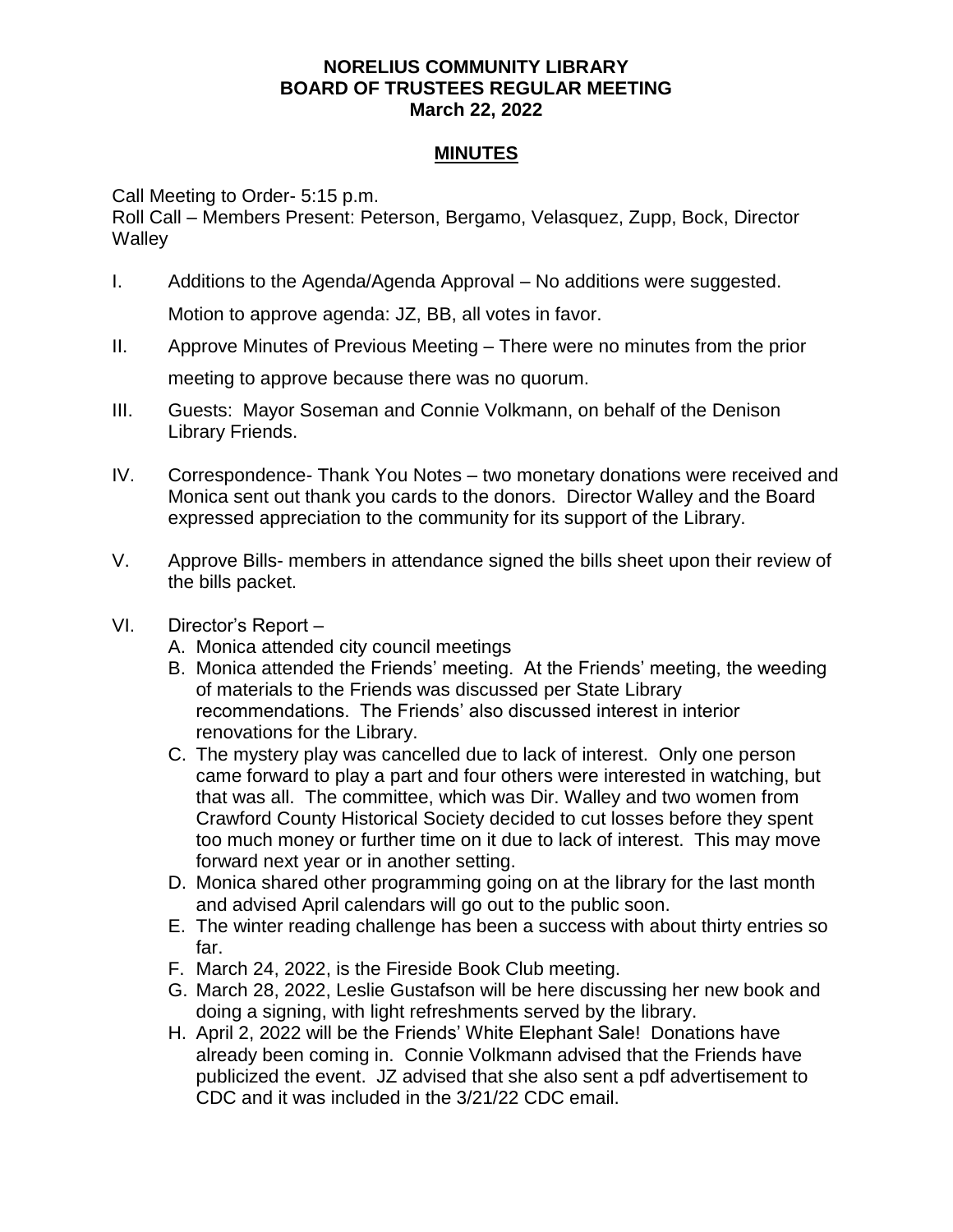- VII. Unfinished Business:
	- A. Updates on Back Door Repairs the door is installed and was recently mortared. Monica will keep an eye on it to make sure it settles well. Monica reported the door is so much better than before and the Board thanks Public Works for its help with the installation. The old door was taken in for scrap with proceeds accounted for by the city.
	- B. Updates on upgrades/beautification of grounds project Larry shared a rough design plan for updating the East side of the building which included a new entryway, parking, and a walk-way to an outdoor seating area. Monica shared the completed community survey results as well as preliminary sketches of a potential expansion of the library's structure. The design was from an Omaha company which was quick to get here and start sending Dir. Walley information, enthusiasm which was appreciated by the Board. The company from Des Moines which toured the Library did not provide any design ideas yet. General discussion was held regarding the lack of available financing to help pay for a structural, exterior expansion such that perhaps interior remodeling was the way to go. Connie Volkmann advised that she did some research on other Carnegie libraries. Our library is 118 years old, dedicated in August of 1904. Less than half of the ones built in Iowa still exist, so ours is special. Connie's idea was to use our conference room to do a kitchenette because it is closest to the water supply and the closet could be back to a closet. There could be a table and chairs for visiting in the kitchenette. The Carnegie room would be a reading room and we could do really nice club chairs that could be moved around as needed. Connie shared photos of various furniture pieces which the Board seemed to agree was in very good taste for the building's period. Connie also found some beautifully-colored, patterned carpet which would warm up the atmosphere and compliment the color of the bookcases. Connie also suggested artwork above the bookcases to give interest and color and fill in vacant spaces. Connie mentioned the possibility of creating a picture rail for rotating art, too which the Board agreed would draw more use of the space and interest in it from the community on a more-regular basis. Connie would like to see an electric insert for the fireplace so it could be used and the Board liked this idea, too. The other room where weeded books are now could be set up with tables and chairs for meetings. Connie also mentioned contracting with someone to build custom tables for the size of the room and to match the period. Connie also thought we could move the circulation desk to be more user-friendly and could also use some of the older books for décor. Connie also suggested converting the old closets to study room which would have up-to-date technology upgrades and semi-private. Connie also suggested updating wiring in the hallway so that some computer units could be set up upstairs. While the Board did not vote on anything, there was universal support for the idea in general. The Board discussed that it received a \$20,000.00 bequest from an estate and the goal was to use it for improvements so the issue for further discussion next month is whether to go ahead and use that money for interior renovations, save it for another day, or use it for something else. The Board will also need to vote on whether to renovate at all.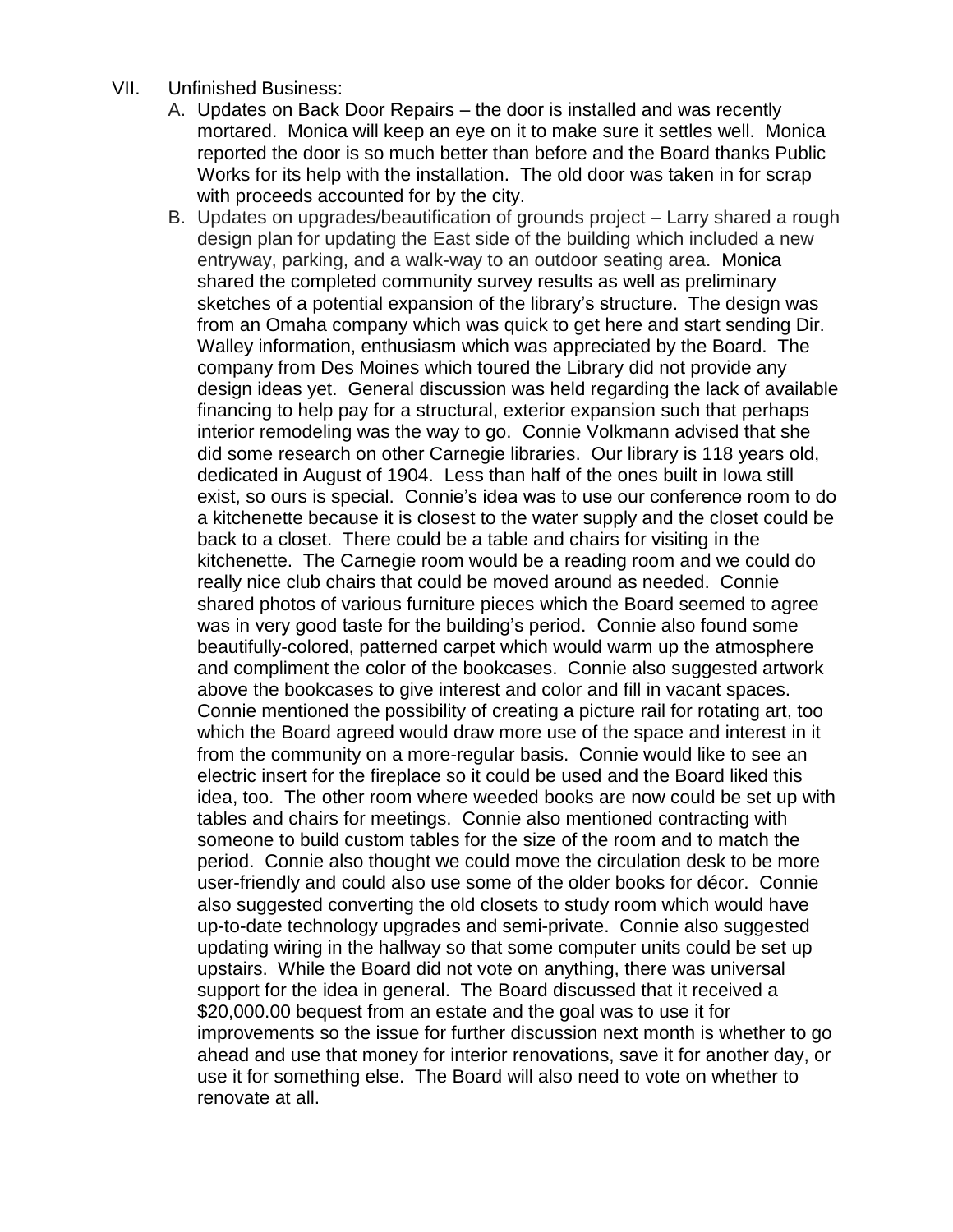- C. Survey Results Monica shared the community survey results with the Board. The Board commented that the renovation ideas shared by Connie really hit most of the "top-priority" items that members of the community said they would like to see for the Library, yet at the same time the changes proposed will cost almost nothing to the tax-payers, which is a win-win for the community.
- D. Library Hours of Operation it was discussed that some people would like the library to open on Sundays. The Board was against this idea, not only due to the economics of it, but because it believes there are enough open hours during the day and night to accommodate needs of people who work days or nights. The Board felt that making sure all staff have at least one day per week to spend with family, where there is no chance of getting called to work, is important to their workplace happiness and family values in general. Perhaps this can be reconsidered at some future day; at this time the Board is not interested.

## VIII. New Business:

**A.** Policy Review-Technology – Monica advised that we cannot limit access to computer content to minors. Monica will revise the policy and bring us a proposed one next time, using the model language she reviewed from other communities. The Board will take this up at the next meeting and agreed that we cannot restrict access to content by minors. That is a parental obligation. We can warn parents and have certain computers restricted, but all patrons must be permitted access to any legal content, if requested. The policy revisions should reflect this.

Library Fee Schedule – The board agreed with the fee schedule we currently use with the exception that if staff prepares CD's or DVD's for patrons for conversion, then it is \$5.00 per disc versus \$2.00 per disc if patrons create their own.

- **B.** Trustee Vacancy-Nomination-Sandy Kennedy (aka Pogensee) volunteered to serve as a Trustee to fill Terri Skoog's term after Pam already asked Jeri Hough. Mayor Soseman advised the Board that she planned to move forward with Jeri Hough and the Board expressed it's excitement to have her join the Board. Mayor Soseman advised she will happily consider Sandy Kennedy for a future appointment and thanked Monica for providing information and the suggestion.
- **C.** IA Code section 256.51- Annual sales transaction of Library materials and assets to the Denison Library Friends for fair market value. Monica will ask Friends what they would like to pay for our weeded materials and the Board can approve of this at the next meeting if we feel it is fair.
- **D.** Capital Improvement Funds/Library Bldg. Bond proceeds Christy Welch advised we have \$21,482.50 in our capital improvement fund and we also have money from bond proceeds which were taken out for repairs which were determined not to be needed. So, instead, HVAC was done. Even after the HVAC work, \$39,867.98 is left over which must be spent on the library. The Board and Director commented that some tuck pointing needs done and power washing so the money should be spent on these items if possible.